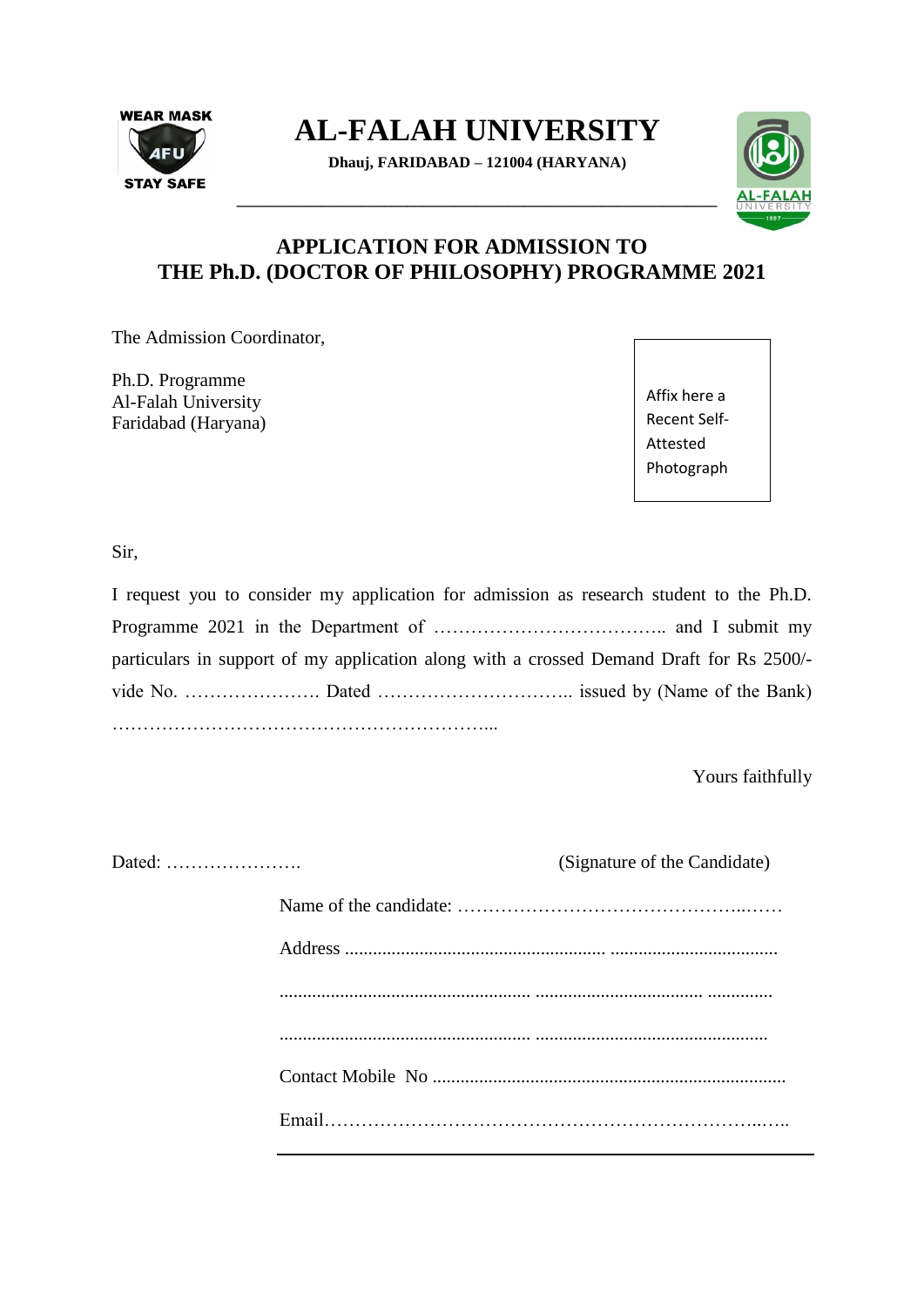### **(PARTICULARS TO BE FILLED BY THE CANDIDATE)**

| Gender:<br>Male Female                 |
|----------------------------------------|
|                                        |
|                                        |
|                                        |
|                                        |
|                                        |
| <b>Permanent Address:</b>              |
|                                        |
|                                        |
|                                        |
|                                        |
| Local Address with Proof of Residence: |
|                                        |
|                                        |
|                                        |
|                                        |
| Details of Previous Examinations:      |

| <b>Exam</b>   | Name of the | Name of the       | Year of        | Division $\&$ | <b>Subjects</b> |
|---------------|-------------|-------------------|----------------|---------------|-----------------|
| <b>Passed</b> | course      | <b>University</b> | <b>Passing</b> | Percentage    |                 |
| U.G.          |             |                   |                |               |                 |
| Course        |             |                   |                |               |                 |
|               |             |                   |                |               |                 |
| P.G.          |             |                   |                |               |                 |
| Course        |             |                   |                |               |                 |
|               |             |                   |                |               |                 |
| M.Phil        |             |                   |                |               |                 |
|               |             |                   |                |               |                 |
|               |             |                   |                |               |                 |

| and Topic of Research: |
|------------------------|
|                        |

Details of Research experience, if any (attach separate sheet, if necessary)

………………………………………………………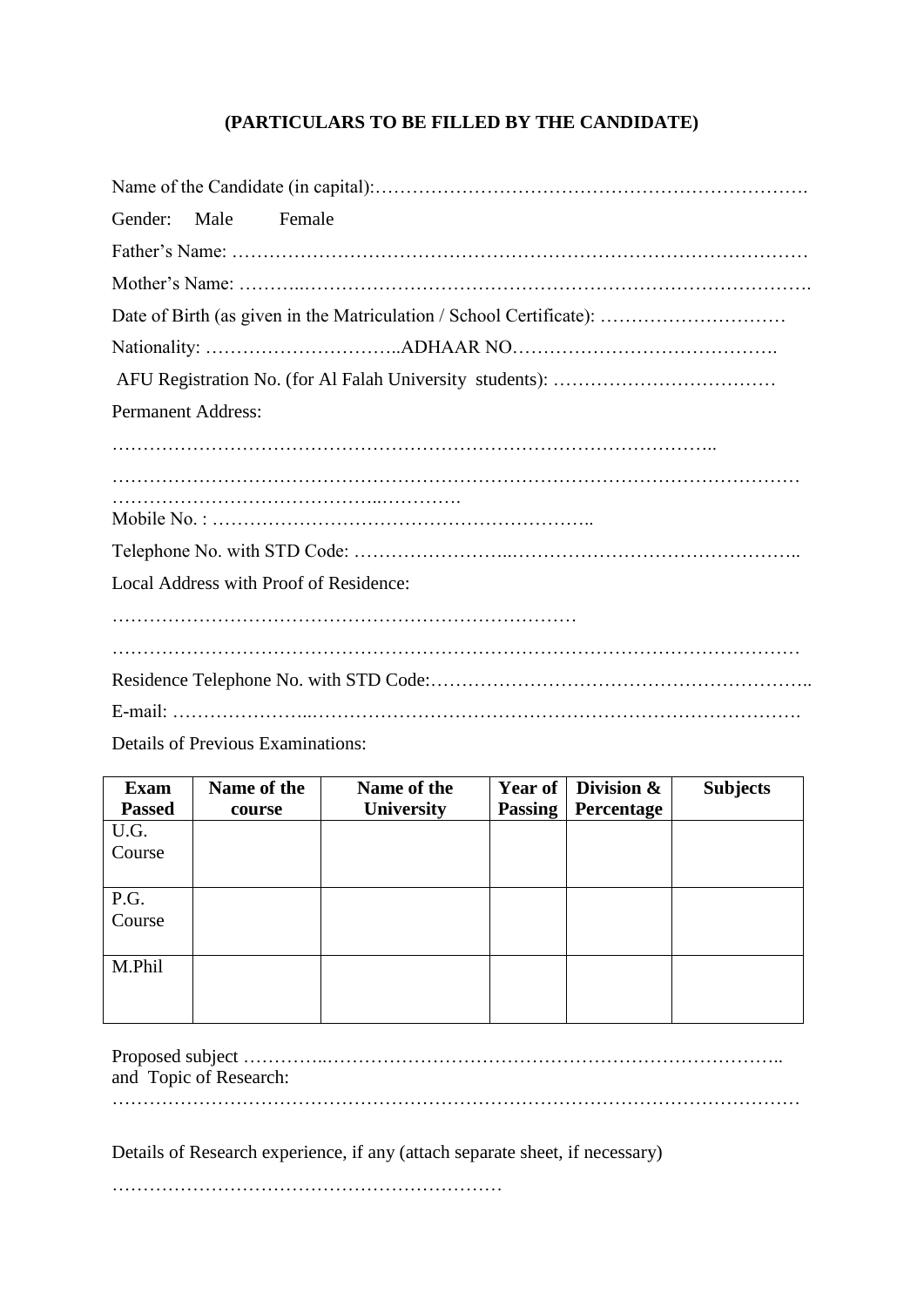If employed, write the name of the Institution along with current designation hold: …………………..( NOC is required for admission)

(Signature of the Candidate)

Dated: ……………………….

#### **(RECOMMENDATION OF THE BORS)**

The Board of Research Studies held on …………………………………recommended Shri /Smt. /Km. …………………………………………………… for admission to the Ph.D. Programme in…………………………………………………… on the topic …………………………….……………………………………………………………………. ………………………………………………………… under the supervision of …………………………………………………………………………………………………

> Coordinator Ph.D. Programme

#### **APPROVAL OF THE CHAIRMAN, BORS (AFU)**

Approved the admission (provisionally) of Shri/Smt/Km ……………………………........... in Ph.D. Programme in ……………………………………………………………….............

> Signature Chairman, BORS

#### **COORDINATOR Ph.D. PROGRAMME OFFICE**

Admission letter issued to Shri/Smt/Km …………………………………………… for admission to Ph.D. Programme in ……………………………………………………….. on the topic ………………………………………………….…...………………………………. w.e.f. …………………… under the supervision of…………………………………………… …………………………

> Coordinator Ph.D. Programme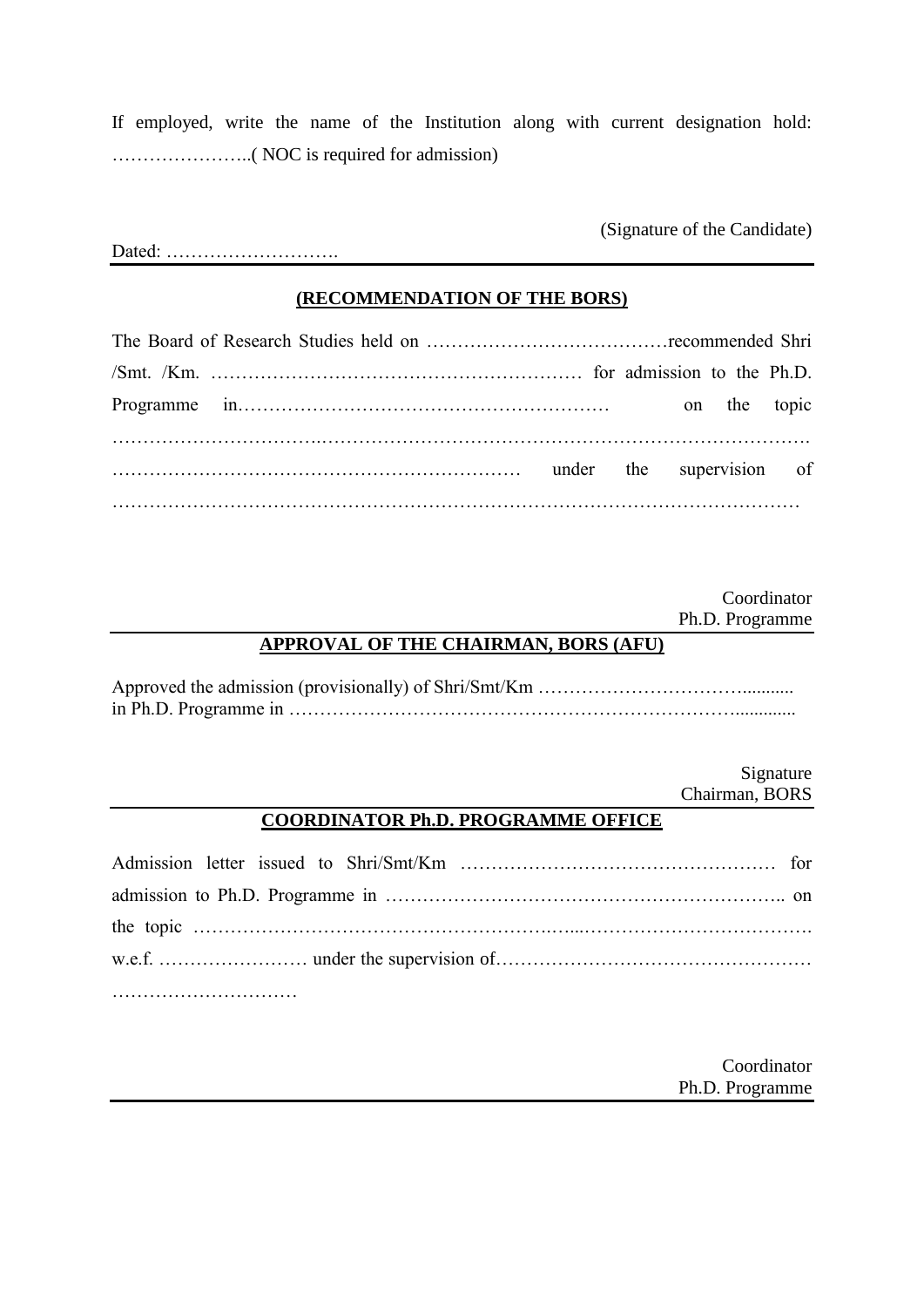**Note**: The following documents will have to be submitted at the time of submitting the application form:

- 1. Self-Attested copies of all Mark Sheets and Degrees of Graduation and Post Graduation Examinations.
- 2. Proof of Date of Birth
- 3. Character Certificate in original issued from the Institution last attended.
- 4. No Objection Certificate (NOC) from the employer (if employed).
- 5. A consent letter from the Co-Supervisor(s) with complete correspondence address (if any).
- 6. Proof of residence (Permanent and Local).
- 7. Certificate with regard to category of the candidate.
- 8. Overseas Student submit a copy of his/her passport ( with Visa ).

# **DECLARATION**

I, SOLEMNLY UNDERTAKE to accept and abide by the rules and regulations of the Al-Falah University and all the decisions of the appropriate bodies of the AFU in regard to my admission.

I, SOLEMNLY UNDERTAKE that I have never been convicted by a Court of Law nor restricted /expelled from any educational institution nor disqualified / debarred from any examination.

I will accept the cancellation/forfeiture of my candidature in case any information supplied by me in this form is found to be incorrect at the time of admission or thereafter.

**Signature of the Candidate**

Dated: ……………………………